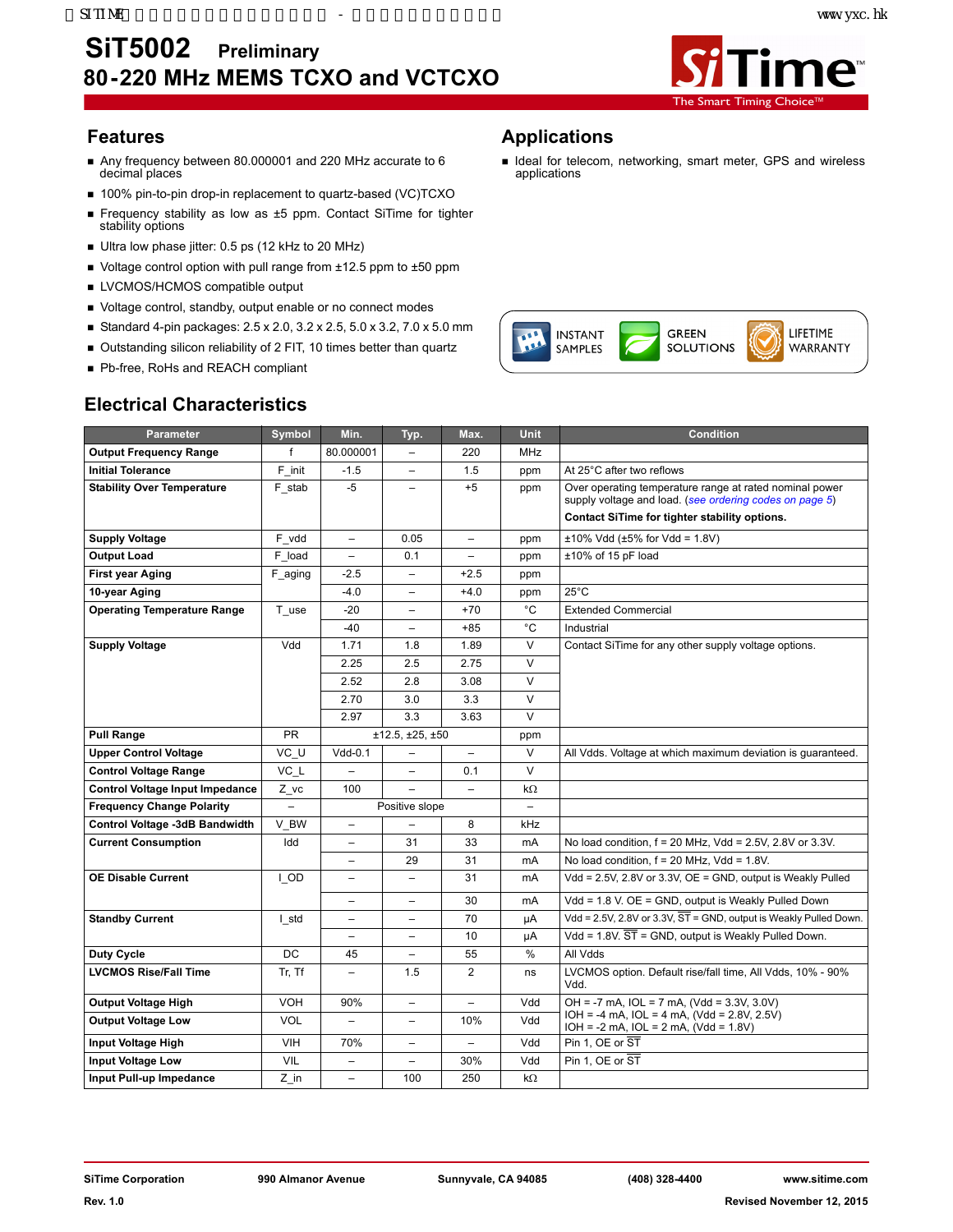

The Smart Timing

#### **Electrical Characteristics (continued)**

| <b>Parameter</b>                 | <b>Symbol</b>    | Min.                     | Typ. | Max. | Unit      | <b>Condition</b>                                                 |
|----------------------------------|------------------|--------------------------|------|------|-----------|------------------------------------------------------------------|
| <b>Startup Time</b>              | start            | $\equiv$                 |      | 10   | ms        | Measured from the time Vdd reaches its rated minimum value       |
| OE Enable/Disable Time           | oe               | $\overline{\phantom{0}}$ |      | 15C  | ns        | $f = 80$ MHz. For other frequencies, T oe = 100 ns + 3 cycles    |
| <b>Resume Time</b>               | resume           |                          |      | 10   | ms        | Measured from the time ST pin crosses 50% threshold              |
| <b>RMS Period Jitter</b>         | T jitt           | -                        |      |      | <b>DS</b> | $f = 10$ MHz, Vdd = 2.5V, 2.8V or 3.3V                           |
|                                  |                  | $\overline{\phantom{0}}$ |      |      | ps        | $f = 10$ MHz. Vdd = 1.8V                                         |
| <b>RMS Phase Jitter (random)</b> | phi <sup>-</sup> | -                        | 0.5  |      | ps        | $f = 10$ MHz, Integration bandwidth = 12 kHz to 20 MHz, All Vdds |

**Note:** 

1. All electrical specifications in the above table are measured with 15pF output load, Contact SiTime for higher drive options.

### **Pin Configuration**

| Pin           | <b>Symbol</b> |                  | <b>Functionality</b>                                                                                                                                       |            |                 |            |
|---------------|---------------|------------------|------------------------------------------------------------------------------------------------------------------------------------------------------------|------------|-----------------|------------|
|               |               | V control        | Voltage control                                                                                                                                            |            | <b>Top View</b> |            |
|               |               | Output<br>Enable | H or Open <sup>[2]</sup> : specified frequency output<br>L: output is high impedance. Only output driver is disabled.                                      |            |                 |            |
|               | VC/OE/ST/NC   | Standby          | H or Open <sup>[2]</sup> : specified frequency output<br>L: output is low (weak pull down). Device goes to sleep mode. Supply<br>current reduces to I std. | VC/OE/ST   |                 | <b>VDD</b> |
|               |               | <b>NC</b>        | No connect (input receiver off)                                                                                                                            |            |                 |            |
| $\mathcal{P}$ | <b>GND</b>    | Power            | Electrical and case ground                                                                                                                                 | <b>GND</b> |                 | TUOL<br>3  |
| 3             | <b>CLK</b>    | Output           | Oscillator output                                                                                                                                          |            |                 |            |
| 4             | <b>VDD</b>    | Power            | Power supply voltage                                                                                                                                       |            |                 |            |

#### **Note:**

2. A pull-up resistor of <10 k? between OE/  $\overline{ST}$  pin and Vdd is recommended in high noise environment when the device operates in OE/ $\overline{ST}$  mode.

#### **Absolute Maximum**

Attempted operation outside the absolute maximum ratings of the part may cause permanent damage to the part. Actual performance of the IC is only guaranteed within the operational specifications, not at absolute maximum ratings.

| <b>Parameter</b>                                                     | Min.   | Max. | <b>Unit</b> |
|----------------------------------------------------------------------|--------|------|-------------|
| <b>Storage Temperature</b>                                           | $-65$  | 150  | $\sim$      |
| <b>VDD</b>                                                           | $-0.5$ |      |             |
| <b>Electrostatic Discharge</b>                                       |        | 2000 |             |
| Soldering Temperature (follow standard Pb free soldering guidelines) | -      | 260  |             |

#### **Environmental Compliance**

| <b>Parameter</b>                  | <b>Condition/Test Method</b> |
|-----------------------------------|------------------------------|
| <b>Mechanical Shock</b>           | MIL-STD-883F, Method 2002    |
| <b>Mechanical Vibration</b>       | MIL-STD-883F, Method 2007    |
| <b>Temperature Cycle</b>          | JESD22, Method A104          |
| Solderability                     | MIL-STD-883F, Method 2003    |
| <b>Moisture Sensitivity Level</b> | MSL1 @ 260 $^{\circ}$ C      |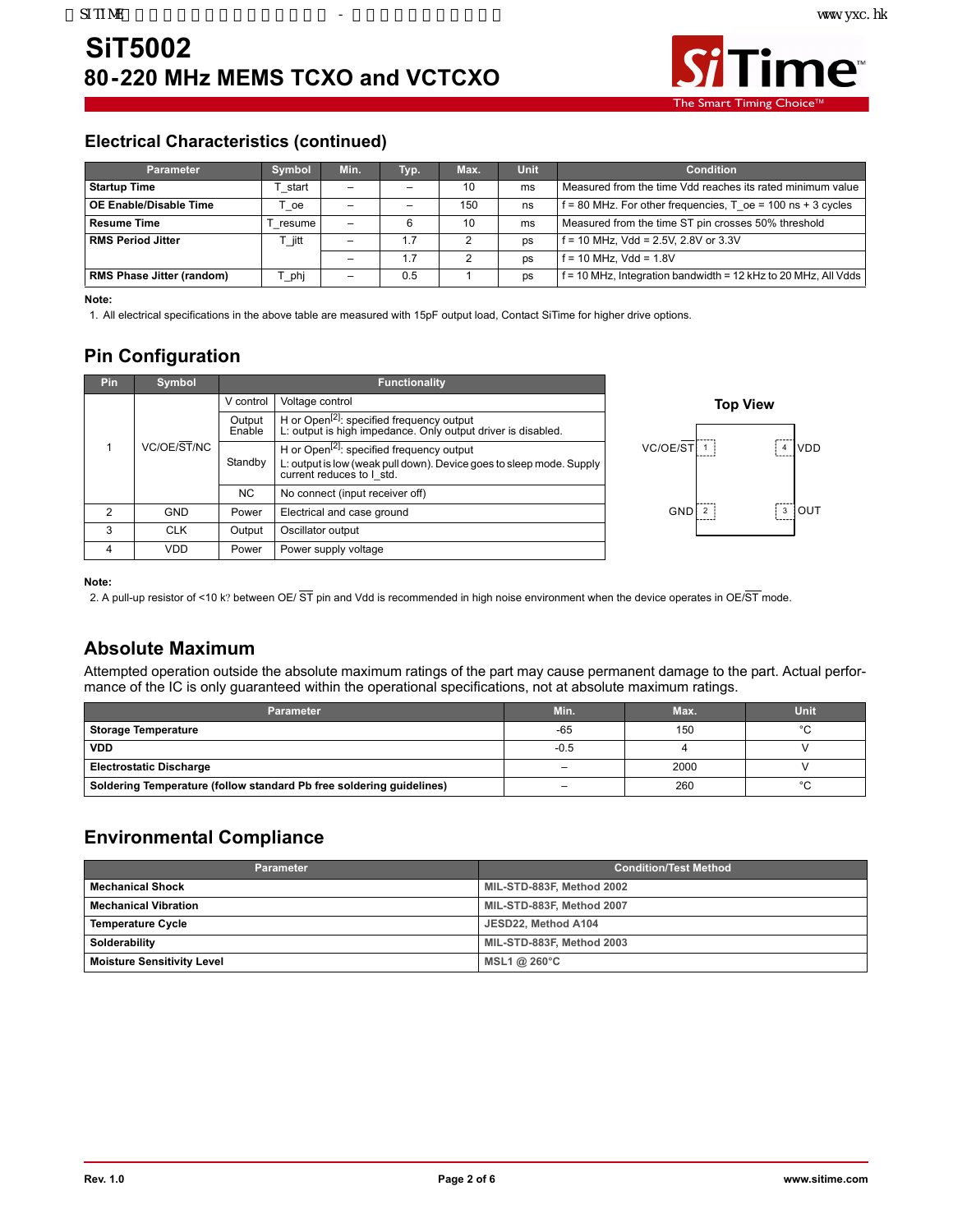

## **Timing Diagram**



### **Phase Noise Plot**

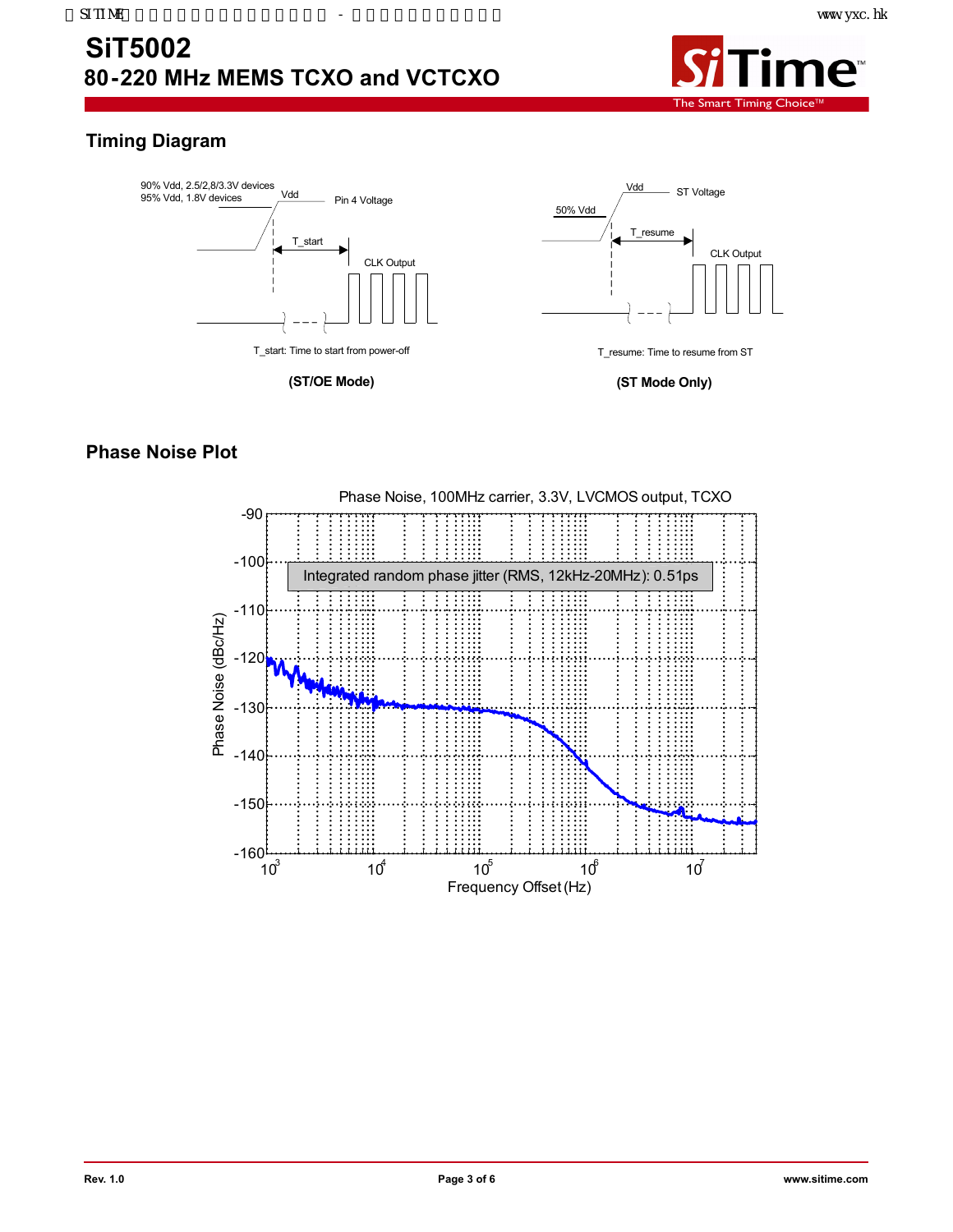## <span id="page-3-0"></span>**SiT5002 80-220 MHz MEMS TCXO and VCTCXO**



### **Dimensions and Patterns**



#### **Notes:**

3. Top marking: Y denotes manufacturing origin and XXXX denotes manufacturing lot number. The value of "Y" will depend on the assembly location of the device. 4. A capacitor of value  $0.1 \mu F$  between Vdd and GND is recommended.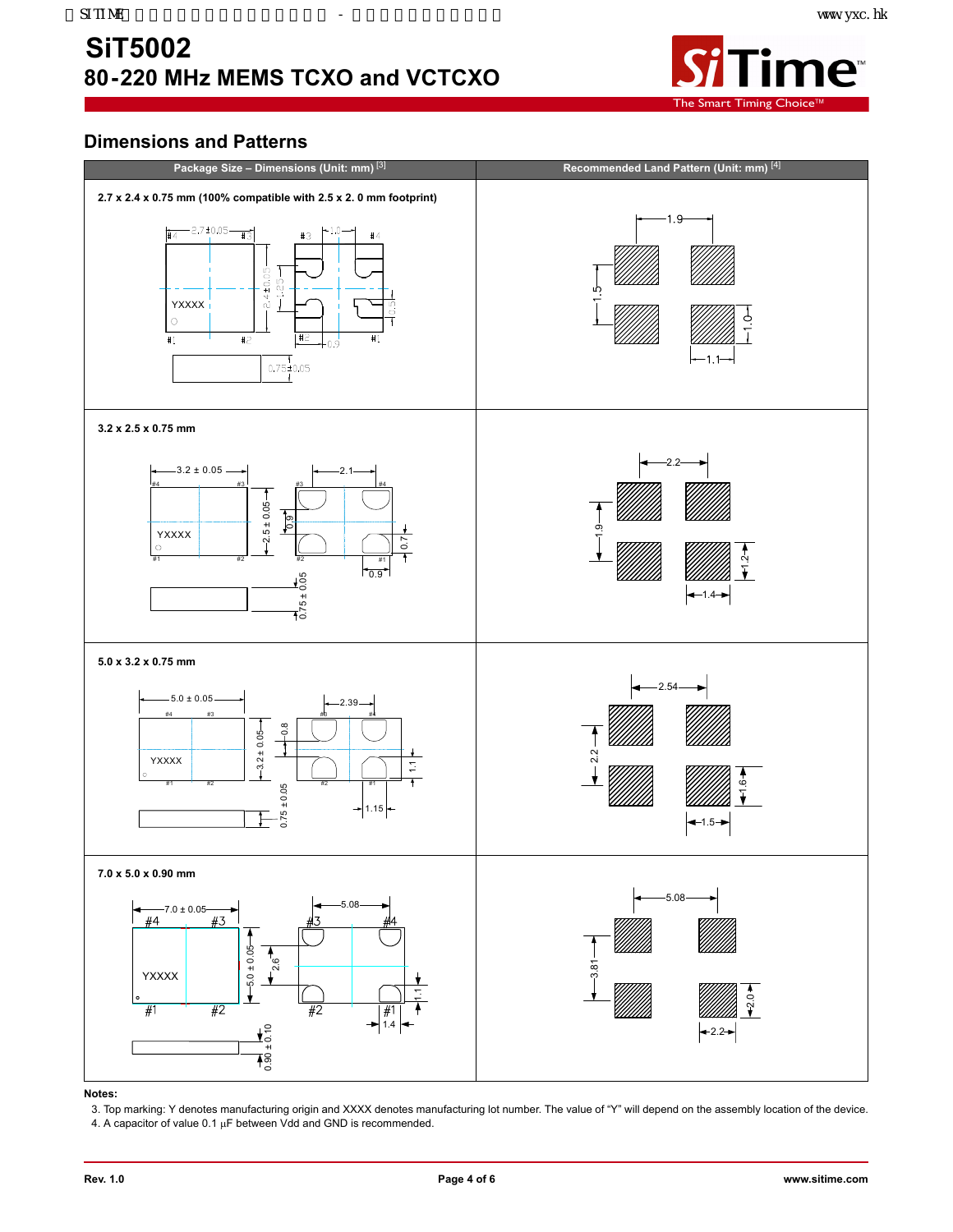

#### <span id="page-4-0"></span>**Ordering Information**

**The Part No. Guide is for reference only. To customize and build an exact part number, use the SiTime [Part Number](http://www.sitime.com/products/temperature-compensated-vctcxo/sit5002#magictabs_1pzBe_3Part) [Generator.](http://www.sitime.com/products/temperature-compensated-vctcxo/sit5002#magictabs_1pzBe_3Part)**



#### **Notes:**

5. SiTime's SoftEdge™ output waveform with 6 ns rise/fall time reduces EMI and is similar to clipped sine wave in functionality.

6. Contact SiTime for tighter stability options.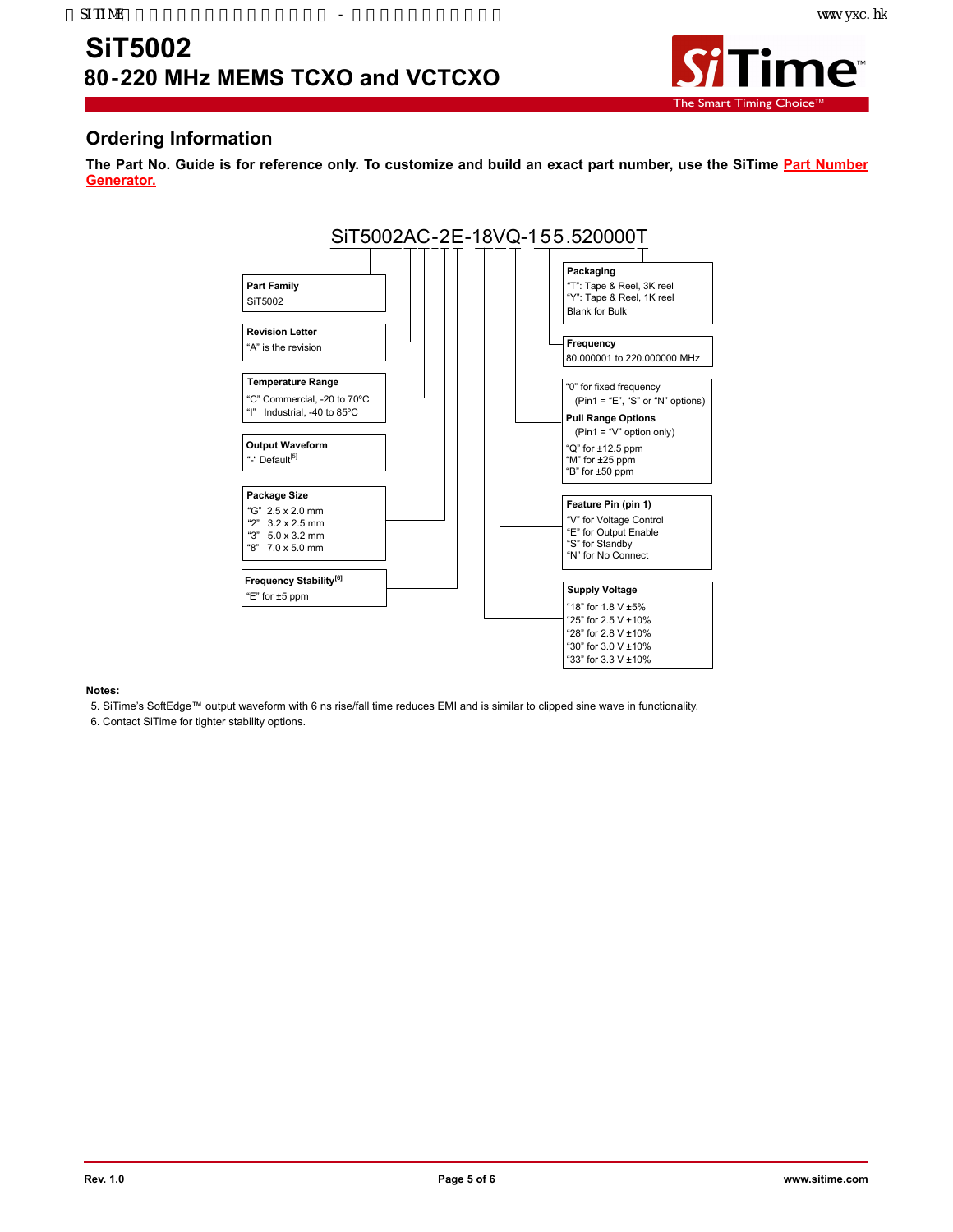

#### <span id="page-5-0"></span>**Additional Information**

| <b>Document</b>                         | <b>Description</b>                                                                                                | <b>Download Link</b>                                                                              |
|-----------------------------------------|-------------------------------------------------------------------------------------------------------------------|---------------------------------------------------------------------------------------------------|
| <b>Manufacturing</b><br><b>Notes</b>    | Tape & Reel dimension, reflow<br>profile and other manufacturing<br>related info                                  | http://www.sitime.com/component/docman/doc_download/85-manufacturing-notes-for-sitime-oscillators |
| Qualification<br>Reports                | RoHS report, reliability reports,<br>composition reports                                                          | http://www.sitime.com/support/quality-and-reliability                                             |
| Performance<br>Reports                  | Additional performance data<br>such as phase noise, current<br>consumption and jitter for<br>selected frequencies | http://www.sitime.com/support/performance-measurement-report                                      |
| <b>Termination</b><br><b>Techniques</b> | Termination design<br>recommendations                                                                             | http://www.sitime.com/support/application-notes                                                   |
| <b>Layout Techniques</b>                | Layout recommendations                                                                                            | http://www.sitime.com/support/application-notes                                                   |

#### **Revision History**

| Version | <b>Release Date</b> | <b>Change Summary</b>                                                                                                                                                                             |
|---------|---------------------|---------------------------------------------------------------------------------------------------------------------------------------------------------------------------------------------------|
| 1.0     | 11/12/15            | Final production release<br>Revised initial tolerance, stability over temperature and first/10 year aging values in the electrical<br>characteristics table<br>Revised frequency stability option |

© SiTime Corporation 2015. The information contained herein is subject to change at any time without notice. SiTime assumes no responsibility or liability for any loss, damage or defect of a Product which is caused in whole or in part by (i) use of any circuitry other than circuitry embodied in a SiTime product, (ii) misuse or abuse including static discharge, neglect or accident, (iii)<br>unauthorized modificati installation, storage, handling, warehousing or transportation, or (v) being subjected to unusual physical, thermal, or electrical stress.

**Disclaimer:** SiTime makes no warranty of any kind, express or implied, with regard to this material, and specifically disclaims any and all express or implied warranties, either in fact or by operation of law, statutory or otherwise, including the implied warranties of merchantability and fitness for use or a particular purpose, and any implied warranty arising from course of dealing or usage of trade, as well as any common-law duties relating to accuracy or lack of negligence, with respect to this material, any SiTime product and any product documentation. Products sold by<br>SiTime are not suitable or inte or at stake. All sales are made conditioned upon compliance with the critical uses policy set forth below.

CRITICAL USE EXCLUSION POLICY

BUYER AGREES NOT TO USE SITIME'S PRODUCTS FOR ANY APPLICATION OR IN ANY COMPONENTS USED IN LIFE SUPPORT DEVICES OR TO OPERATE NUCLEAR FACILITIES OR FOR USE IN OTHER MISSION-CRITICAL APPLICATIONS OR COMPONENTS WHERE HUMAN LIFE OR PROPERTY MAY BE AT STAKE.

SiTime owns all rights, title and interest to the intellectual property related to SiTime's products, including any software, firmware, copyright, patent, or trademark. The sale of SiTime products does not convey or imply any license under patent or other rights. SiTime retains the copyright and trademark rights in all documents, catalogs and plans supplied pursuant to or ancillary to the<br>sale of products or service prohibited.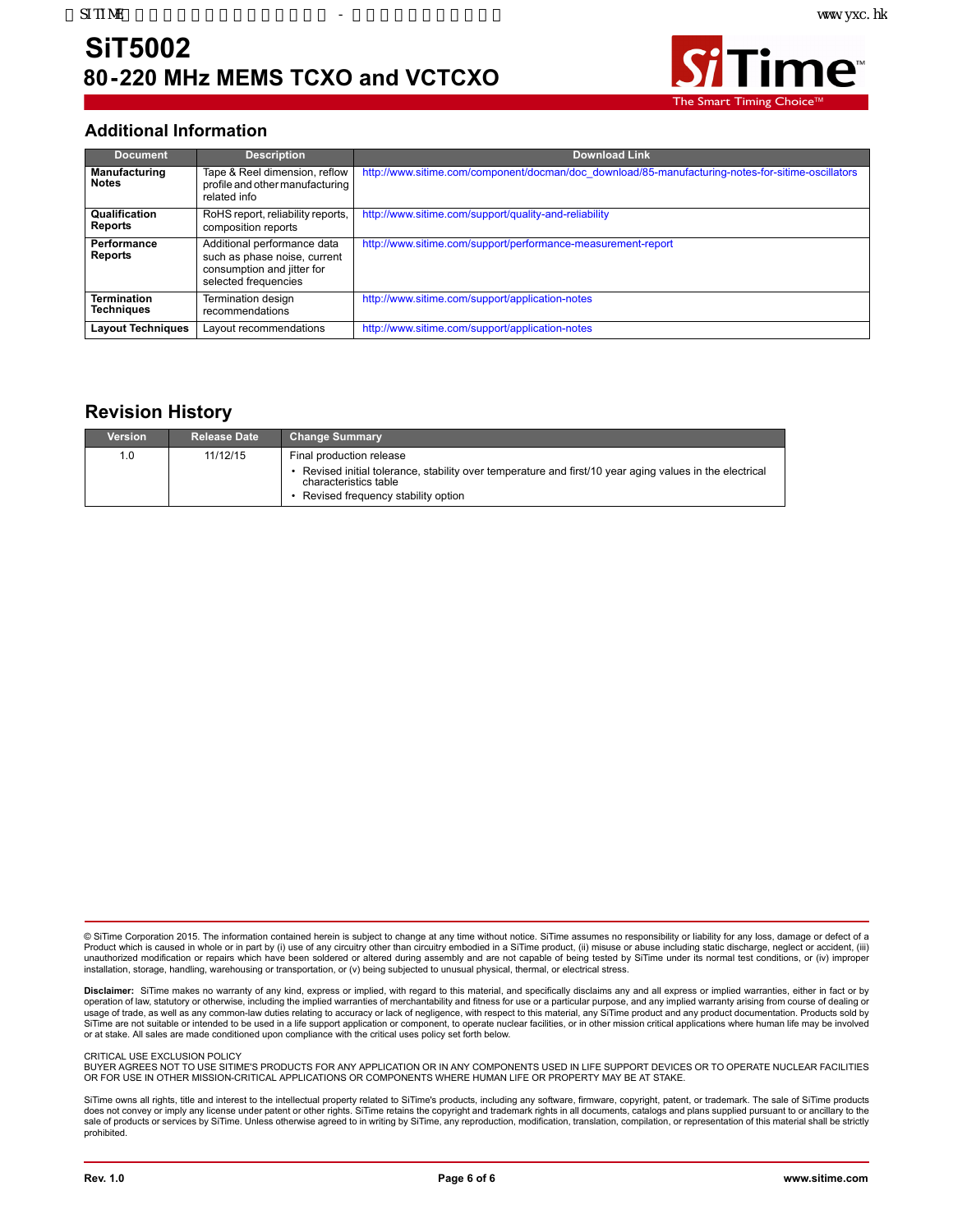

## **Supplemental Information**

The Supplemental Information section is not part of the datasheet and is for informational purposes only.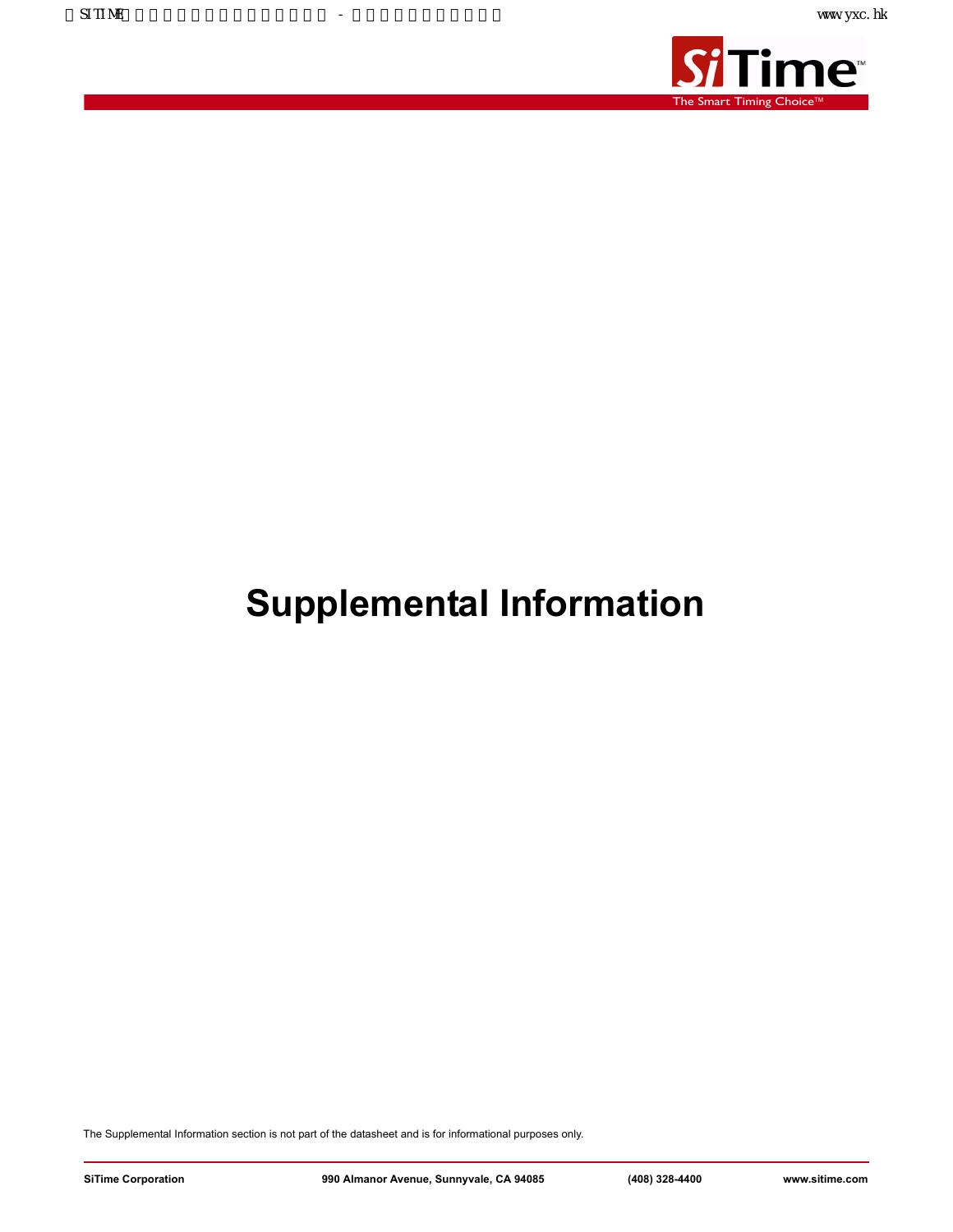

# **Silicon MEMS Outperforms Quartz**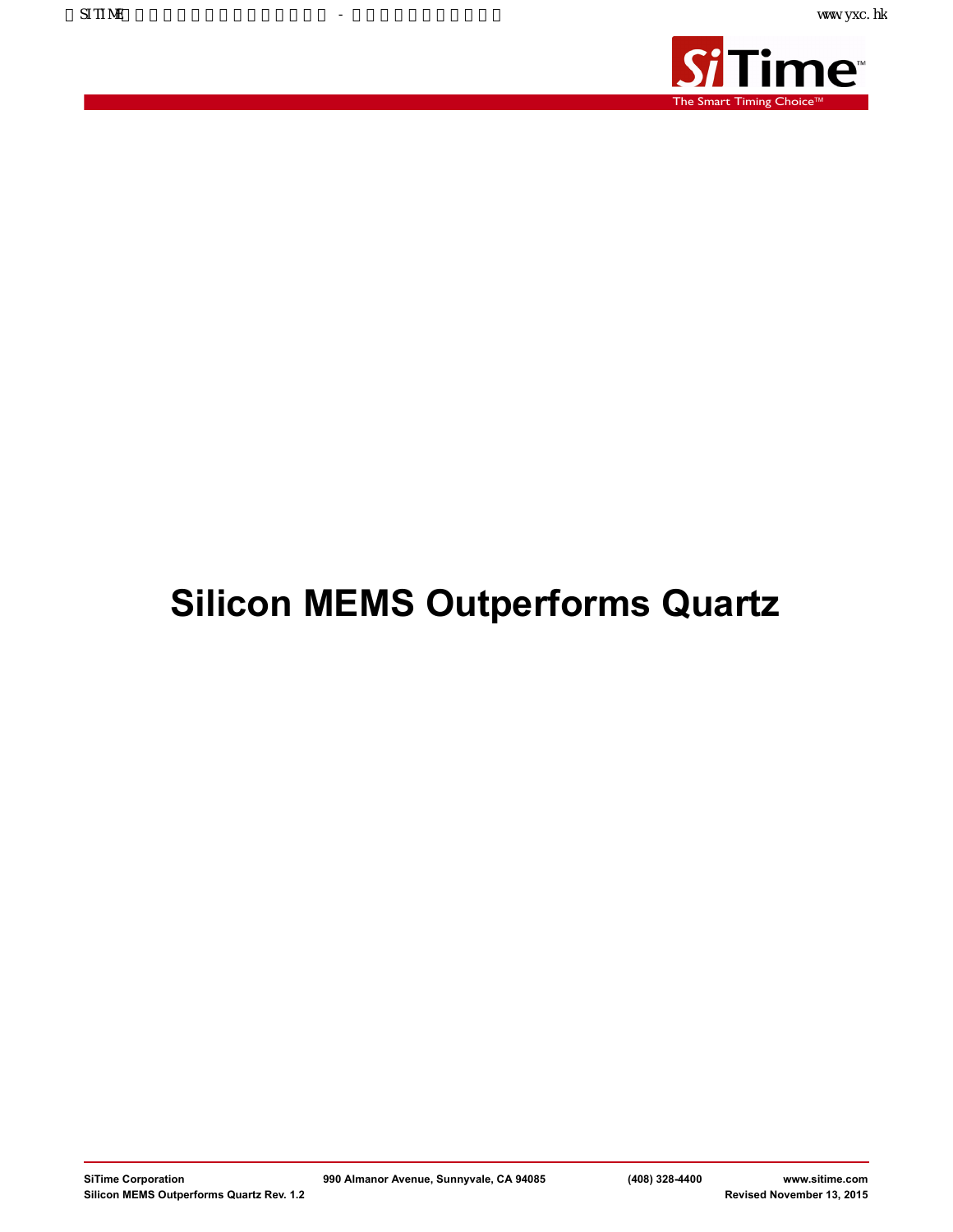## **Silicon MEMS Outperforms Quartz**



#### **Best Reliability**

Silicon is inherently more reliable than quartz. Unlike quartz suppliers, SiTime has in-house MEMS and analog CMOS expertise, which allows SiTime to develop the most reliable products. Figure 1 shows a comparison with quartz technology.

#### **Why is SiTime Best in Class:**

- SiTime's MEMS resonators are vacuum sealed using an advanced EpiSeal™ process, which eliminates foreign particles and improves long term aging and reliability
- World-class MEMS and CMOS design expertise





#### **Best Aging**

Unlike quartz, MEMS oscillators have excellent long term aging performance which is why every new SiTime product specifies 10-year aging. A comparison is shown in Figure 2.

#### **Why is SiTime Best in Class:**

- SiTime's MEMS resonators are vacuum sealed using an advanced EpiSeal process, which eliminates foreign particles and improves long term aging and reliability
- Inherently better immunity of electrostatically driven MEMS resonator



**Figure 2. Aging Comparison[2]**

#### **Best Electro Magnetic Susceptibility (EMS)**

SiTime's oscillators in plastic packages are up to 54 times more immune to external electromagnetic fields than quartz oscillators as shown in Figure 3.

#### **Why is SiTime Best in Class:**

- Internal differential architecture for best common mode noise rejection
- Electrostatically driven MEMS resonator is more immune to EMS



**Figure 3. Electro Magnetic Susceptibility (EMS)[3]**

#### **Best Power Supply Noise Rejection**

SiTime's MEMS oscillators are more resilient against noise on the power supply. A comparison is shown in Figure 4.

#### **Why is SiTime Best in Class:**

- On-chip regulators and internal differential architecture for common mode noise rejection
- Best analog CMOS design expertise



**Figure 4. Power Supply Noise Rejection[4]**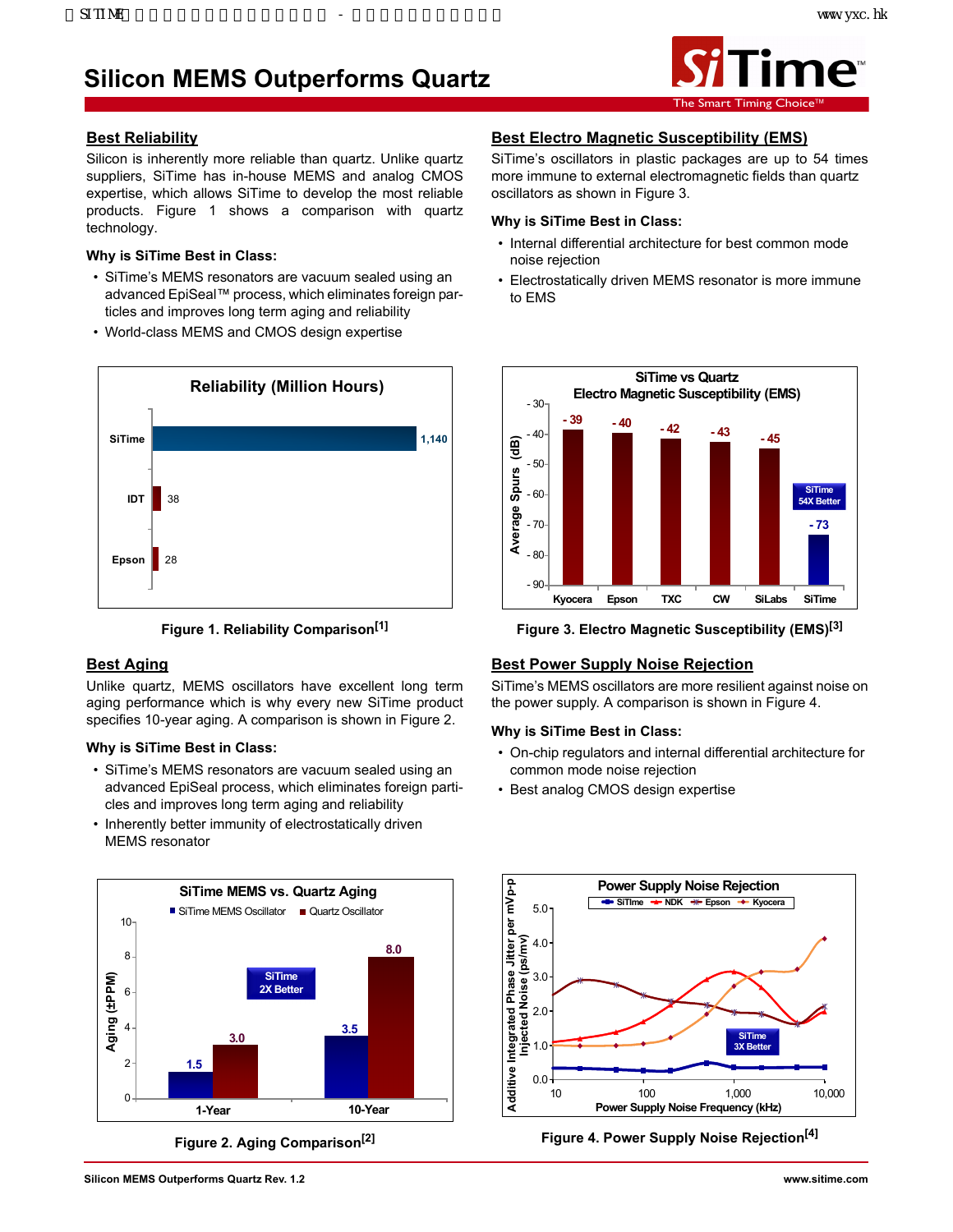## **Silicon MEMS Outperforms Quartz**



#### **Best Vibration Robustness**

High-vibration environments are all around us. All electronics, from handheld devices to enterprise servers and storage systems are subject to vibration. Figure 5 shows a comparison of vibration robustness.

#### **Why is SiTime Best in Class:**

- The moving mass of SiTime's MEMS resonators is up to 3000 times smaller than quartz
- Center-anchored MEMS resonator is the most robust design



**Figure 5. Vibration Robustness[5]**

#### **Notes:**

- 1. Data Source: Reliability documents of named companies.
- 2. Data source: SiTime and quartz oscillator devices datasheets.
- 3. Test conditions for Electro Magnetic Susceptibility (EMS):
	- According to IEC EN61000-4.3 (Electromagnetic compatibility standard)
	- Field strength: 3V/m
	- Radiated signal modulation: AM 1 kHz at 80% depth
	- Carrier frequency scan: 80 MHz 1 GHz in 1% steps
	- Antenna polarization: Vertical
	- DUT position: Center aligned to antenna

#### **Devices used in this test:**

SiTime, SiT9120AC-1D2-33E156.250000 - MEMS based - 156.25 MHz Epson, EG-2102CA 156.2500M-PHPAL3 - SAW based - 156.25 MHz TXC, BB-156.250MBE-T - 3rd Overtone quartz based - 156.25 MHz Kyocera, KC7050T156.250P30E00 - SAW based - 156.25 MHz Connor Winfield (CW), P123-156.25M - 3rd overtone quartz based - 156.25 MHz SiLabs, Si590AB-BDG - 3rd overtone quartz based - 156.25 MHz

#### 4. 50 mV pk-pk Sinusoidal voltage.

**Devices used in this test:** SiTime, SiT8208AI-33-33E-25.000000, MEMS based - 25 MHz NDK, NZ2523SB-25.6M - quartz based - 25.6 MHz Kyocera, KC2016B25M0C1GE00 - quartz based - 25 MHz Epson, SG-310SCF-25M0-MB3 - quartz based - 25 MHz

- 5. **Devices used in this test:** same as EMS test stated in Note 3.
- 6. Test conditions for shock test:
- MIL-STD-883F Method 2002
- Condition A: half sine wave shock pulse, 500-g, 1ms
- Continuous frequency measurement in 100 μs gate time for 10 seconds
- **Devices used in this test:** same as EMS test stated in Note 3

7. Additional data, including setup and detailed results, is available upon request to qualified customers. Please contact productsupport@sitime.com.

#### **Best Shock Robustness**

SiTime's oscillators can withstand at least 50,000 *g* shock. They all maintain their electrical performance in operation during shock events. A comparison with quartz devices is shown in Figure 6.

#### **Why is SiTime Best in Class:**

- The moving mass of SiTime's MEMS resonators is up to 3000 times smaller than quartz
- Center-anchored MEMS resonator is the most robust design



**Figure 6. Shock Robustness[6]**